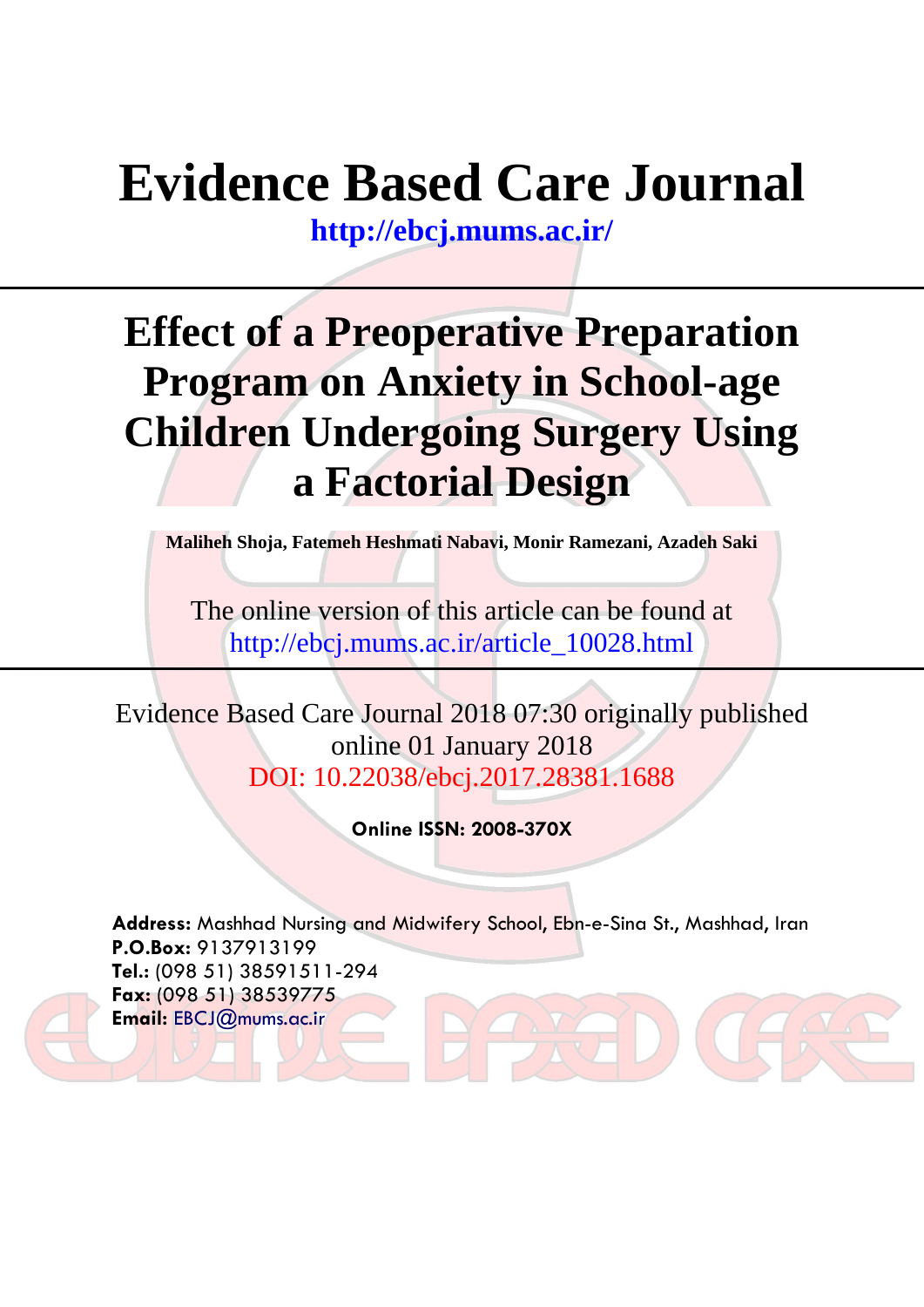

**Evidence Based Care Journal** 

Original Article



### **Effect of a Preoperative Preparation Program on Anxiety in School-age Children Undergoing Surgery Using a Factorial Design**

Maliheh Shoja<sup>1</sup>, Fatemeh Heshmati Nabavi<sup>2\*</sup>, Monir Ramezani<sup>3</sup>, Azadeh Saki<sup>4</sup>

**Received**: 17/10/2017 **Accepted**: 30/12/2017

Evidence Based Care Journal, 7 (4): 30-37

#### **Abstract**

**Background:** Surgery is a stressful experience in children. Therefore, the familiarization of this population with treatment processes by means of appropriate training tools and techniques can be an effective way to control their anxiety.

**Aim:** The aim of this study was to determine the effect of a preoperative preparation program on anxiety in school-age children undergoing surgery using a factorial design.

Method: This clinical trial was conducted on 81 children aged 6-12 years as candidates for elective surgery at Doctor Sheikh Hospital in Mashhad, Iran, in 2016. A preparation program was implemented with two methods (i.e., displaying video tutorials with and without nurses' explanations) and on two different days (i.e., prior to and on the day of operation) using a factorial design. The estimation of children's anxiety was accomplished by using the Revised Children's Manifest Anxiety Scale administered before training and prior to operating room admission. The data were analyzed by statistical tests in SPSS software, version 16.

**Results:** The study groups were comparable in terms of demographic characteristics (P>0.05). There was no significant differences among the four groups regarding manifest anxiety based on the place of referral (i.e., department or clinic)  $(P=0.22)$ , presentation or non-presentation of explanations by nurses ( $P=0.12$ ), and their interaction effects ( $P=0.22$ ).

**Implications for Practice:** No significant difference was observed among the four groups in terms of manifest anxiety. Therefore, all four training methods were effective in reducing anxiety in children. Consequently, each of these methods can be used depending on human resources and infrastructure of each department.

**Keywords:** Anxiety, Children, Preoperative preparation program

\* Corresponding author, Email: heshmatinf@mums.ac.ir; [heshmati.nanbavi@gmail.com](mailto:heshmati.nanbavi@gmail.com)

<sup>1.</sup> Msc Student in Nursing, School of Nursing and Midwifery, Mashhad University of Medical Sciences, Mashhad, Iran

<sup>2.</sup> Assistant Professor, Evidence-based Care Research Centre, School of Nursing and Midwifery, Mashhad University of Medical Sciences, Mashhad, Iran

<sup>3.</sup> Assistant Professor of Pediatric Nursing, Evidence-based Care Research Centre, School of Nursing and Midwifery, Mashhad University of Medical Sciences, Mashhad, Iran

<sup>4.</sup> Assistant Professor, Department of Environmental Statistics and Epidemiology, Mashhad University of Medical Sciences, Mashhad, Iran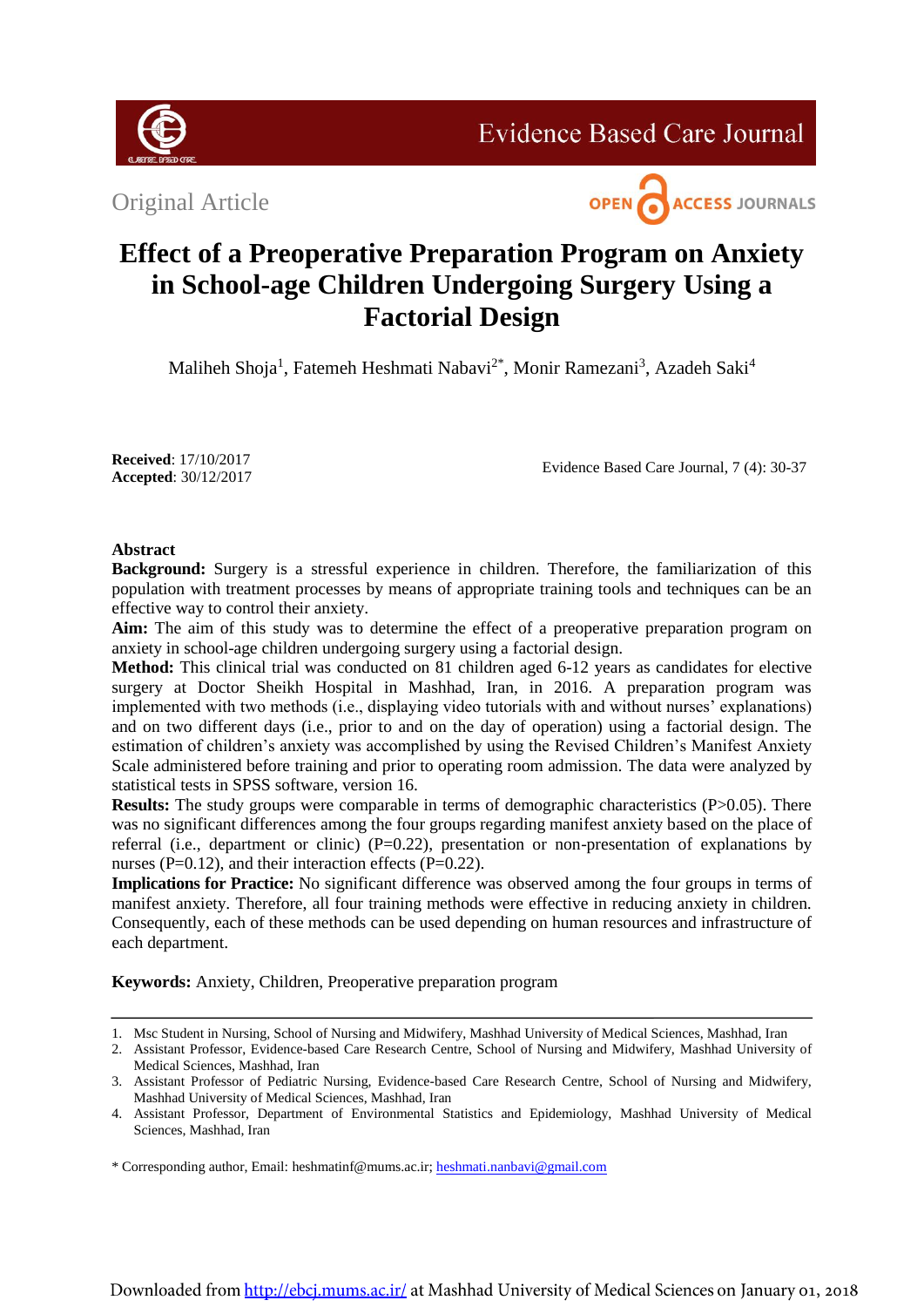#### **Introduction**

Hospitalization is considered as a crisis among children since it exposes this population to unknown and risky factors and new environments, requiring socialization and compatibility, when they are deprived of health (1). However, hospitalization can have positive psychological consequences for the well-prepared children. The fear of separation, lack of control, as well as unknown therapeutic methods, instruments, and environments are all taken into account as the sources of negative reactions by children (2).

Surgery is recognized as a stressful experience in children (3) that can be planned or unplanned, small or big, and invasive or non-invasive. Every type of surgery can be a stressful because it can threaten the entire body and even life (4). Anxiety is one of the most prevalent preoperative problems in children (5) that can be caused by such factors as maternal situational anxiety, child's mood, child's age, quality of prior medical interventions, operating rooms, separation from parents, and unfamiliar environment of operating rooms (6).

In addition, children's fear and anxiety are recurrently concerned with the lack of information about therapeutic procedures and methods, unfriendliness of the staff, and fear of asking questions. A major part of such feelings can be relieved via providing this group with awareness regarding the treatment processes and hospitalization and familiarizing them with the physical environments of the hospital, equipment, and personnel involved in the delivery of the health care services (7).

Accordingly, better and faster recovery, decreased consumption of anesthetics, improved pain tolerance, and earlier hospital discharge are among the benefits of reducing anxiety that can finally lead to lower postoperative complications and costs (8). Given that the nurses working in clinical centers spend much more time with the patients, compared with other members of the treatment teams, they have the best position to moderate anxiety through non-pharmaceutical therapies (9).

The establishment of relationship with children and their preparation by informing them about the procedures and expected results from the given events prior to treatment can also lower children's fear and anxiety to some extent and make them able to control this feeling (10). In this regard, the results of a review study conducted by Copanitsanou (2013) showed that preoperative preparation programs and related trainings for children aged 6-12 years could reduce anxiety.

Nevertheless, contradictory findings have been reported regarding the timing and method of these trainings. There are a number of studies conducted in Iran investigating the effects of some interventions, such as healing touch therapy (11), playrooms (12), relaxation techniques (13), preoperative trainings (14), and games played by a puppet called Kolah Ghermezi (5), on the reduction of preoperative anxiety. In this regard, the results of a systematic review indicated that if training is performed earlier, the clients are more likely to forget the important components of this intervention.

On the other hand, the clients would become more anxious about understanding the content of the training session if they receive this intervention immediately before the surgery because they get more stressful by approaching to the surgery time (15). It should be noted that training can be also correlated with children's age; in this respect, training is more effective in reducing anxiety in the children older than 4-6 years. Although the children within the age range of 6-12 years have obtained rational thinking, they have false assumptions about some situations, such as medical actions, vaccinations, and surgeries, that can cause confusion and distress in most of the cases in such situations.

Additionally, it was argued that the description of the conditions and creation of the realistic assumptions are likely to lower this kind of anxiety and distress (16). However, trainings can have negative effects on anxiety in smaller children and their parents. Training timing has been different within various studies. Accordingly, trainings have been provided during admission and prior to surgeries. However, to the best of our knowledge, no studies have investigated the impact of training timing and the role of time in reducing anxiety (17).

Consequently, no conclusion can be made about the most appropriate timing for training and preoperative preparation. Although the results of the previous studies have suggested that training could lessen anxiety in the children undergoing elective surgeries, no investigation was observed concerning the impact of the type of preparation program on reducing anxiety.

Even though there are studies targeted toward the reduction of anxiety in the patients undergoing surgery using different training instruments, the most ideal method for such trainings has still remained unknown (18). The content, method of presentation, and timing of training also need to be further reviewed and planned based on individuals' characteristics, such as child's age, stage of growth and development, as well as prior hospitalization experience. Moreover, considering the direct relationship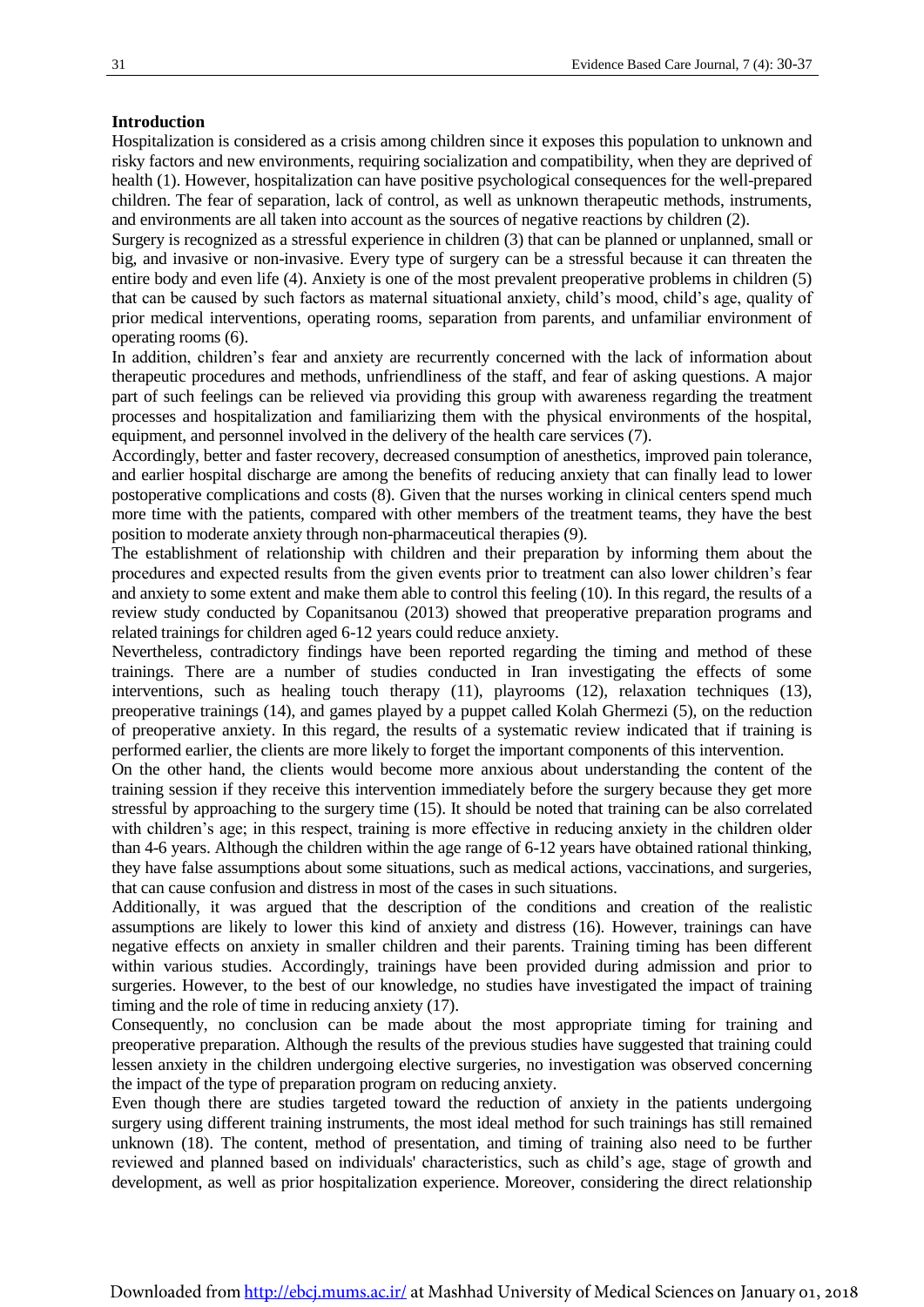between the amount of anxiety in children and parents, training interventions should similarly include parents in addition to children in order to reduce anxiety (16).

The management of preoperative anxiety in children is an issue of fundamental importance. Therefore, given the lack of the studies identifying the most effective time and place of training, along with the contradictory results of the existing literature, this study was conducted to determine the effect of a preoperative preparation program on anxiety among the school-age children undergoing surgery.

#### **Methods**

This clinical trial was conducted on 81 children candidates for surgery using a four-groups pretestposttest 2×2 factorial design in 2016. The factors investigated were preoperative preparation methods and times. The study population corresponded to the school-age children candidates for elective and nonemergency surgeries, such as hernia, circumcision, cyst resection, cystoscopy, endoscopy, colonoscopy, and dentistry at Doctor Sheikh Specialist Hospital for Children in the city of Mashhad, Iran.

The participants were selected using convenience sampling method. After obtaining informed consent from the parents, the children were randomly assigned into four groups using randomized block design. In this regard, the four groups received one of the interventions of video tutorials with explanations by nurses in the department (Group 1), video tutorials without nurses' explanations in the department (Group 2), video tutorials with explanations by nurses at the clinic (Group 3), and video tutorials without nurses' explanations at the clinic (Group 4).

Based on a study performed by Tiedeman (19) reporting the mean level of anxiety upon admission as 39.7, the minimum sample size was estimated as 20 patients in each group  $(\delta = 0.3, 80\%$  power test, 95% confidence coefficient, and SD=12) according to the sample size in each table of the balanced  $2\times2$ factorial design. Considering the sample attrition, the sample size was determined as 96 cases, and ultimately 81 children were studied.

The inclusion criteria included: 1) age range of 6-12 years, 2) surgeries requiring hospitalization of less than 6 h (e.g., hernia, circumcision, cyst resection, cystoscopy, endoscopy, colonoscopy, and dentistry), 3) verbal, visual, and auditory health, 4) no psychological illnesses, 5) living parents not separated, 6) no history of surgery, and 7) elective or non-emergency surgeries. On the other hand, the exclusion criteria included the cancellation of surgeries, no referrals by patients for surgeries on the specified date, and unwillingness of children and their parents at each stage of the study.

The research instruments included a questionnaire of demographic-medical information and Revised Children's Manifest Anxiety Scale (RCMAS). The demographic-medical information questionnaire included six fill in the blank and multiple-choice items on age, gender, type of surgery, time of surgery, waiting time from admission to call for operating room, as well as waiting time from operating room admission to operating room entrance.

The 37-item RCMAS was designed by Reynolds and Richmond in 1978. In this instrument, 28 items measure manifest anxiety and the other 9 items (i.e., items 4, 8, 12, 16, 20, 24, 28, 32, and 36) are considered as lie detectors. This scale was a self-report tool with a yes/no scale (0=zero and 1=yes). The summing up of the "yes" responses constitutes the final score. The score ranges for items related to anxiety and the lie detectors were within 0-28 and 0-9, respectively.

In the RCMAS, low scores represent low levels of anxiety, whereas low scores of the lie detectors display high degrees of honesty among the respondents in their answers to the items (20). The validity of the RCMAS has been already reviewed and approved by Taqavi (1998) in Iran (3). Furthermore, the reliability of this scale has been confirmed in the studies conducted by Reynolds and Richmond (1979) and Rafiei et al. (2011) in Iran (3). In the present study, the reliability of this research instrument was assessed targeting internal consistency in terms of numerous items of the instrument, which rendered the Cronbach's alpha coefficient of 0.82.

After the random division of the participants into four groups, the video tutorials were displayed for the first study group accompanied by nurses' explanations in the self-care room at the clinic following their referrals to the clinic and doctors' orders for surgery. After watching the video, the questions raised by children and their parents were answered. The second group were subjected to the video tutorials played in the self-care room of the clinic without the presence of nurses following their visits at the clinic and doctors' orders for surgery.

The video tutorials on CDs were also given to the patients' families at the end of the training program at the clinic to both groups. The interval between visits and days of surgery for the first and second groups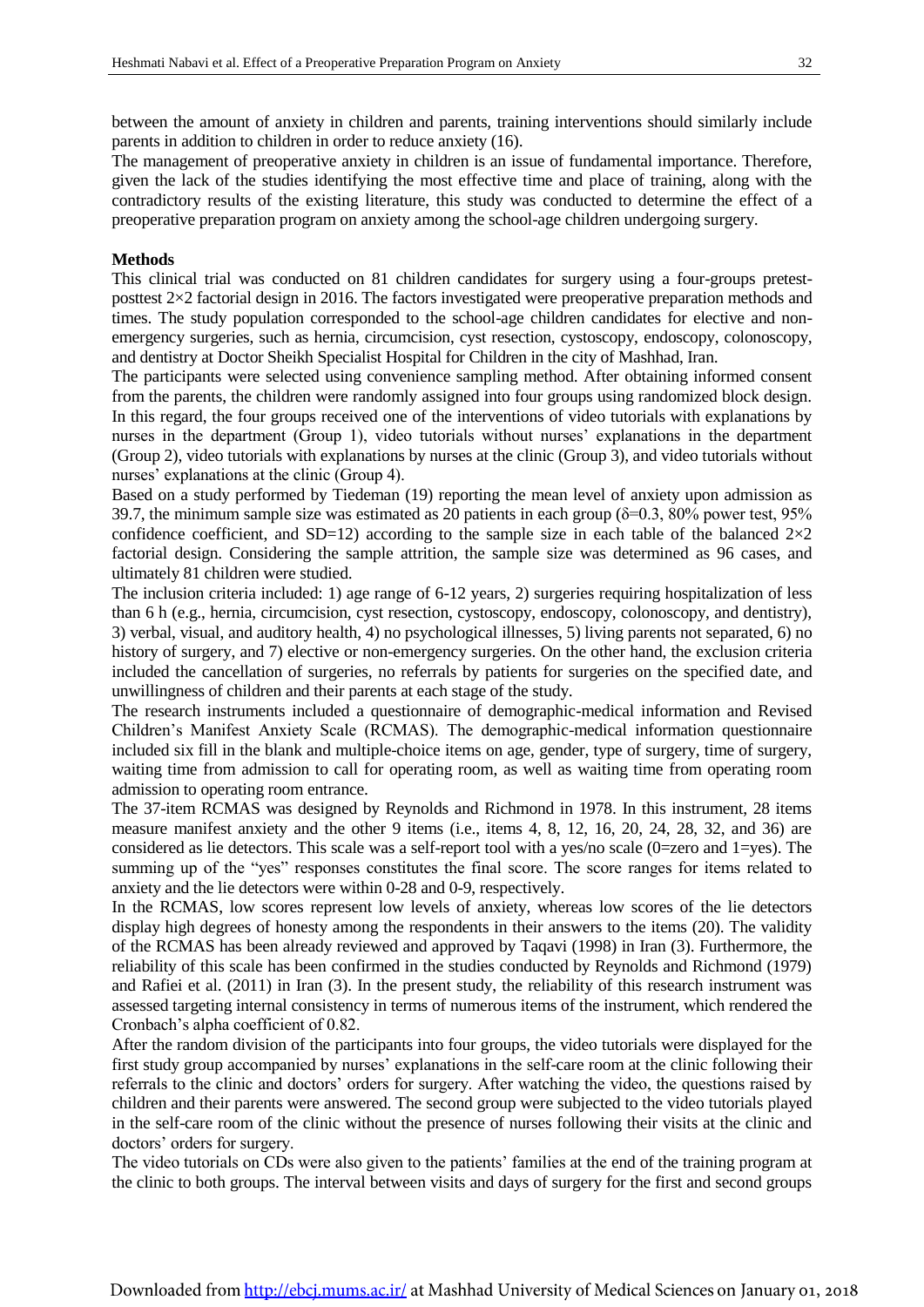was between 5 and 7 days. Furthermore, the third and fourth groups watched the video tutorials on the morning of the surgery day in the department with nurses' explanations and without the presence of nurses, respectively.

The video tutorials involved the entire process of children admission to the department of surgery, including transfer to operating room, anesthesia room, recovery ward, and department as well as parental visits. All the scenes had been recorded in real environments and by real personnel. In this respect, the children not only became familiar with the environment, personnel, hospital, and operating room, but also learned about the activities in each stage and their reasons. The video tutorials lasted for 8 min, and they had been approved by the professors of pediatric psychiatry. It should be noted that similar video tutorials were used for the four study groups in groups of 3-5 individuals.

The completion of the questionnaire on the levels of manifest anxiety was performed by the children. In case of subject's illiteracy, the researchers filled out the research instrument for by asking questions. The questionnaire was completed in two steps, namely before intervention and before the handling of patients to the anesthesiologist, upon the entrance to the operating room.

The most important ethical considerations in this study included obtaining permission from the Ethics Committee of Mashhad University of Medical Sciences, acquiring written informed consent from parents, observing the confidentiality of participants' names, and using codes instead of the real names. After collecting and encoding, the data were entered into a computer. Data analysis was performed in SPSS software (version 16) using descriptive statistics (for the summarization of data), Kolmogorov-Smirnov test, one-way ANOVA, Kruskal-Wallis test, Mann-Whitney U test, paired t-test, exact Chisquare test, and two-way ANOVA.

#### **Results**

Out of the 79 children, 85.7% (18), 70% (14), 85% (17), and 16 (80%) of the subjects in groups 1, 2, 3, and 4 were male, respectively. The results of the exact Chi-square test showed no statistically significant difference among the four study groups in terms of gender  $(P=0.28)$ . Furthermore, the mean ages of the children in groups 1, 2, 3, and 4 were  $8.3\pm 2.2$ ,  $7.9\pm 2$ ,  $8.6\pm 2.2$ , and  $8.5\pm 2.2$  years, respectively. The results of the Kruskal-Wallis test also revealed no statistically significant difference among the four study groups concerning their age  $(P=0.78)$ . Other demographic-medical characteristics of the participants and the results of their homogeneity in four study groups are presented in Table 1.

| Variable                                                                                 |                                  | Group 1       | Group 2       | Group 3       | Group 4       | Test         |  |
|------------------------------------------------------------------------------------------|----------------------------------|---------------|---------------|---------------|---------------|--------------|--|
|                                                                                          |                                  | (21 children) | (20 children) | (20 children) | (20 children) | results      |  |
| Gender                                                                                   | Male                             | 18 (85.7%)    | 14 (70%)      | 17 (85%)      | 16(80%)       | $*P=0.28$    |  |
|                                                                                          | Female                           | 3(14.3%)      | $6(30\%)$     | 3(15%)        | 4(20%)        |              |  |
| $\underline{Age}$                                                                        | (year)                           | $8.3 \pm 2.2$ | $7.9 \pm 2.0$ | $8.6 \pm 2.2$ | $8.5 \pm 2.2$ | $*$ $P=0.78$ |  |
| Type of surgery                                                                          | Hernia                           | $7(33.3\%)$   | 9(45%)        | 9(45%)        | 7(35%)        |              |  |
|                                                                                          | Circumcision                     | 4 (19%)       | 5(25%)        | 4(20%)        | 8(45%)        |              |  |
|                                                                                          | Modification<br>of urinary tract | $3(14.4\%)$   | 5(25%)        | $0(0.0\%)$    | 5(35%)        | $*P=0.08$    |  |
|                                                                                          | Others                           | 7(33.3%)      | 1(5%)         | 7(35%)        | 5(35%)        |              |  |
| Time of surgery                                                                          | Morning                          | 14 (66.7%)    | 15 (75%)      | 17 (85%)      | 14 (70%)      | *** $P=0.36$ |  |
|                                                                                          | Evening                          | $7(33.3\%)$   | 5 (25%)       | 3(15%)        | 6(30%)        |              |  |
| Waiting time                                                                             | Less than 15                     | $1(4.8\%)$    | 1(5%)         | 1(5%)         | $0(0.0\%)$    |              |  |
| from operating                                                                           | 15-30                            | 5(23.8%)      | 1(5%)         | 3(15%)        | $6(30\%)$     |              |  |
| room admission                                                                           | $31 - 45$                        | 11 (52.4%)    | $8(40\%)$     | 12 (60%)      | $10(50\%)$    | $*P=0.23$    |  |
| to operating room                                                                        | $46 - 60$                        | 4 (19%)       | $8(40\%)$     | 3(15%)        | 3(15%)        |              |  |
| entrance (minute)                                                                        | 61-60                            | $0(0.0\%)$    | 1(5%)         | 1(5%)         | 1(5%)         |              |  |
| waiting time from<br>departmental<br>admission to call<br>for operating<br>room (minute) | (Hour)                           | $1.2 + 4.1$   | $1.1 + 4.8$   | $0.9 + 3.9$   | $1.1 \pm 4.5$ | ** $P=0.13$  |  |

|  | Table 1. Comparison of demographic-medical characteristics of children in four study groups |  |  |  |
|--|---------------------------------------------------------------------------------------------|--|--|--|
|  |                                                                                             |  |  |  |

\* Exact Chi-square test, \*\*Kruskal-Wallis test, \*\*\* Chi-square test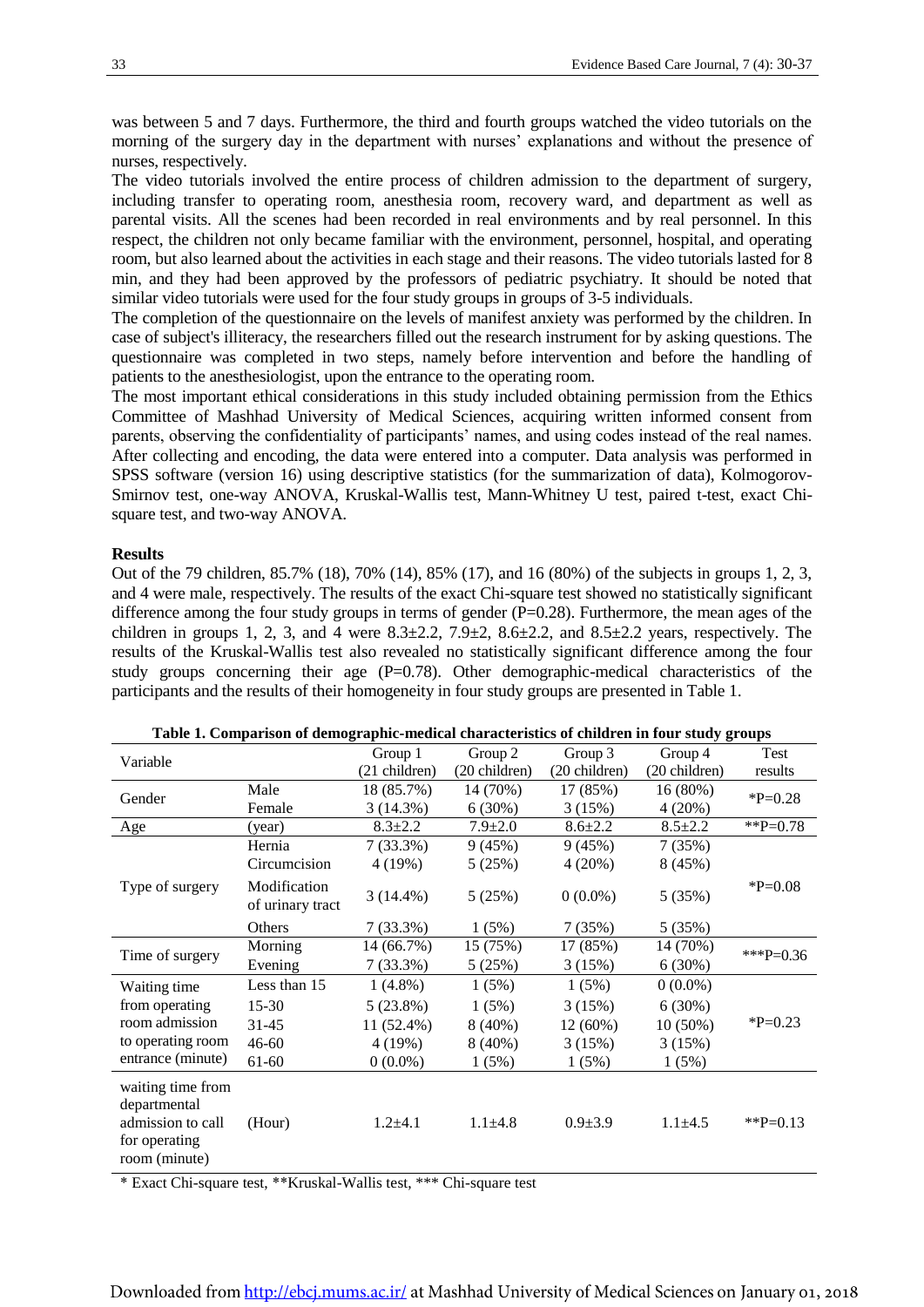| Anxiety in children | Group 1        | Group 2        | Group 3        | Group 4        | <b>Test results</b> |  |
|---------------------|----------------|----------------|----------------|----------------|---------------------|--|
|                     | $Mean \pm SD$  | $Mean \pm SD$  | $Mean \pm SD$  | $Mean \pm SD$  |                     |  |
|                     |                |                |                |                | $P=0.35$            |  |
| Pre-intervention    | $17.3 \pm 5.9$ | $14.7 \pm 7.3$ | $19.3 \pm 5.2$ | $16.2 \pm 7.1$ | ** $P=0.15$         |  |
|                     |                |                |                |                | ***P=0.28           |  |
|                     | $14.3 \pm 5.9$ | $11.7 \pm 6.5$ | $15 + 5.1$     | $13.5 \pm 6.4$ | $P=0.22$            |  |
| Post-intervention   |                |                |                |                | ** $P=0.12$         |  |
|                     |                |                |                |                | ***P=0.22           |  |
| Difference between  |                |                |                |                | $*P=0.19$           |  |
| pre- and post-      | $-3+0.2$       | $-3+1.1$       | $-4.3 \pm 1.6$ | $-2.7+1$       | **P=0.38            |  |
| intervention stages |                |                |                |                | ***P=0.29           |  |
| Test results        | ****P< $0.001$ | ****P<0.001    | ****P< $0.001$ | ****P<0.001    |                     |  |

**Table 2. Mean and standard deviation for manifest anxiety in children in four study groups**

\*effect of place, \*\*effect of presentation or non-presentation of explanations by nurses, \*\*\*interaction effect, \*\*\*\*paired t-test

There was no statistically significant difference among the four groups considering the place of referrals (i.e., department or clinic)  $(P=0.35)$ , presentation or non-presentation of explanations by nurses  $(P=0.15)$ , and their interaction effect  $(P=0.28)$ . According to the results of the two-way ANOVA, the paired comparison of the groups revealed no statistically significant differences among the four groups in terms of anxiety at the post-intervention phase based on the place of referrals  $(P=0.22)$ , presentation or non-presentation of explanations by nurses  $(P=0.12)$ , and their interaction effect  $(P=0.28)$ .

Moreover, based on the results of the paired sample t-test, the mean scores of children's anxiety was significantly different in all four groups at the post-intervention stage, compared to those in the preintervention phase (P<0.001) (Table 2). Meanwhile, the results of the two-way ANOVA showed that none of the demographic and medical variables in children had a statistically significant effect on their anxiety mean scores (P<0.05).

#### **Discussion**

The results of this study revealed no statistically significant difference among the four groups (i.e., video tutorials explained by nurses in the department, video tutorials without explanations by nurses in the department, video tutorials explained by nurses at the clinic, and video tutorials without explanations by nurses at the clinic) regarding the manifest anxiety level in the post-intervention phase. Therefore, it was concluded that the implementation of preoperative preparation program on each study group could reduce manifest anxiety in children and their parents.

Moreover, in a study carried out by Ulmide et al. (2009) entitled as "Anticipatory anxiety in children visiting the dentist: Lack of effect of preparatory information", anxiety in the children of the intervention group decreased after the intervention. However, in the mentioned study, no significant difference was reported between the intervention and control groups in terms of the anxiety mean scores (21).

Similarly, the results of the present study indicated the effectiveness of training interventions on children's anxiety. It should be noted that as trainings are provided by the nurses, they can assist children to get prepared to adapt themselves to potentially threatening situations by getting help from parents, emphasizing their presence before surgery and immediately after returning to their beds, familiarizing children with the items around them, amusing children via games and painting, and consequently reducing their anxiety (22, 23).

Moreover, the educational CDs given to the parents and children could provide the parents with opportunities to repeat the contents, learn about hospital equipment and pre- and post-care activities, and also help the children within their the preparation process. In line with our findings, the results of a study performed by Wakimizu et al. (2009) suggested that the preparation programs using video tutorials could moderate children's anxiety (24).

Therefore, the roles of parents in child preparation and no admission of children in departments could not be ignored in the reduction of anxiety. On the other hand, video tutorials and educational CDs would be helpful in this regard since they facilitate the simple transmission of information even for those with low levels of education (25), better conceptualization of educational contents, trainings by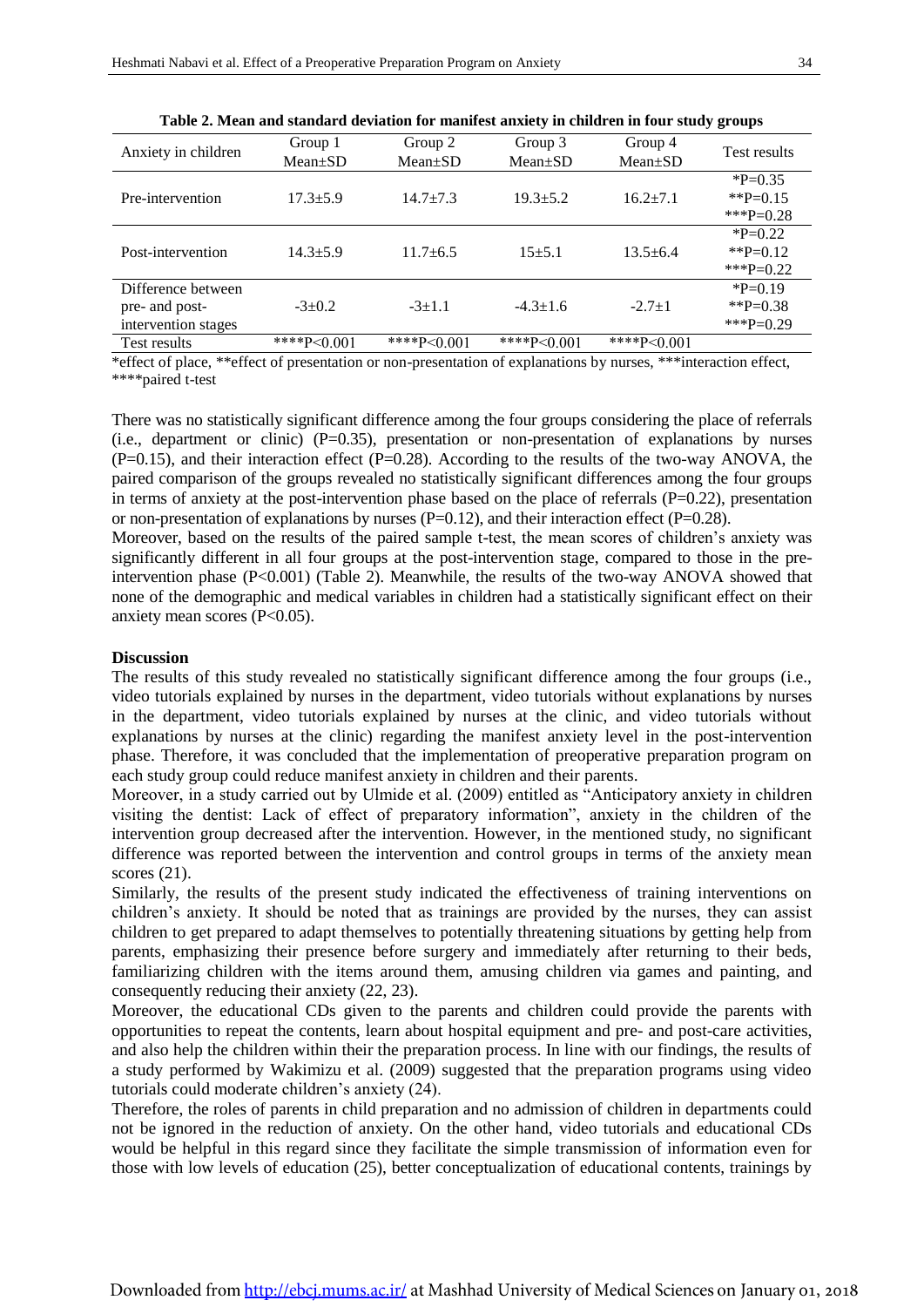nurses, and increased effectiveness of trainings (26).

It is argued that since parents can completely understand the subjects, they can more easily talk with and convince their children about surgery, and thereby further reduce anxiety. Therefore, it was not unexpected to observe higher reduction in the anxiety of children in the Group 3, compared with those in other groups.

Bastable (2003) believed that video tutorials could stimulate the visual and auditory senses and facilitate the transmission of messages to learners. In addition, such videos could contribute to deep learning in patients by affecting three aspects of learning, including knowledge, emotional factors, and psycho-motor activities (25).

In a study, Brewer et al. (2006) investigated the effect of children's preparation for a surgery on their preoperative anxiety. They demonstrated that the levels of anxiety in children of the intervention group were significantly lower than those in the control group (2). However, the results of the mentioned study were not consistent with those of the present study. This discrepancy could be due to the employment of different interventions, anxiety measurement tools, and time of anxiety measurement as well as lack of control group.

It should be noted that in a study carried out by Brewer (2006), the interventions included the familiarization of children and their family with operating room, recovery department, hospital, equipment, and those involved in child care. Nonetheless, in the present study, only video tutorials and explanations about surgery and after-care services were presented in the department or clinic.

Moreover, in the study by Brewer (2006), the measurement instrument was Child Drawing: Hospital (children were asked to draw the picture of a person who had been admitted to a hospital and hospitalized) as a tool to assess the emotional state of the children. Nevertheless, in the present study, RCMAS was used as an appropriate tool to assess manifest anxiety in the school-age children. It should be noted that the instrument used in this study was quantitative and scored more objectively (5).

Besides, the results of a study performed by Majzoubi and Majzoubi (2012) entitled as "Effects of psychological preparation on reduction of surgery anxiety signs in children" showed a significant difference in the post-test mean scores of preoperative anxiety in the intervention group, compared to those in the control group. Furthermore, in the mentioned study, the intervention group showed a significant reduction in anxiety (27). One of the reasons for this discrepancy was the lack of a control group in the present study.

Consequently, in the current study, the difference between the groups was likely to be significant if a control group was included. However, it was not possible to employ controls due to the ethical issues of the research. Another possible cause of non-compliance was the use of Hamilton Anxiety Rating Scale in the study carried out by Majzoubi and Majzoubi (2012), while RCMAS was employed in the present study as a measurement tool specialized for children. Accordingly, they could affect the results owing to differences in the methods of scoring and completion.

#### **Implications for Practice**

According to the results of the present study, the implementation of a preoperative preparation program could reduce manifest anxiety in the children and parents of the four study groups. The timing and methods of training also had comparable effects in this regard. Furthermore, the video tutorials were as effective as the presence of a nurse beside the patients, which was indicative of the appropriateness of the video used in this study.

Regardless of parents' level of education and age, the training intervention could have an impact on the four study groups. Therefore, all the four training methods could be considered as effective to inform the parents and children about diseases, hospitalization, different departments within a hospital, as well as admission and discharge processes.

#### **Acknowledgments**

This study was the result of a Master's thesis in internal-surgical nursing approved with the code number of IR.MUMS.REC.1395.122 by the Ethics Committee of Mashhad University of Medical Sciences. The current research was also registered and confirmed at the Iranian Registry of Clinical Trials with the code number of IRCT20160918297982N. Hereby, we extend our gratitude to the Deputy of Research at Mashhad University of Medical Sciences for funding this research. We also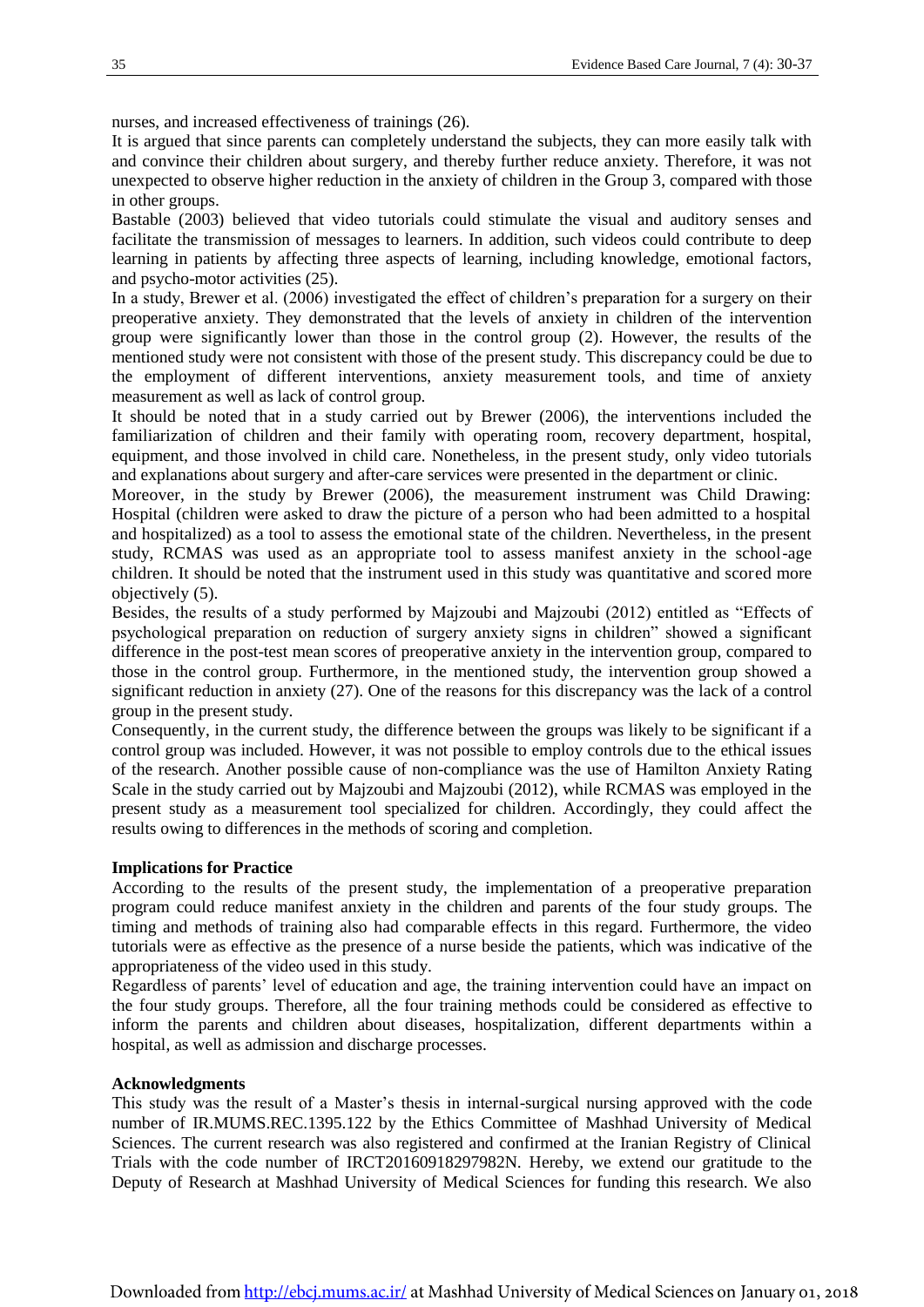appreciate all the professors at Mashhad Faculty of Nursing and Midwifery, authorities of Doctor Sheikh Specialist Hospital for Children, and all the beloved children and their parents who contributed to this study.

#### **Conflicts of Interest**

The authors declare that there is no conflict of interest regarding the publication of this article.

#### **References**

- 1. Mamiyanlo H, Hlhani F, Ghofranipour F. Evaluation of the effects of a play program on the anxiety of hospitalized school-age children in Tehran medical center of children in 2000- 1999. Modares J Med Sci. 2001;4(1):55-62.
- 2. Brewer S, Glenditsch SL, Syblik D, Tietjens ME, Vacik HW. Pediatric anxiety: child life intervention in day surgery. J Pediatr Nurs. 2006;21(1):13-22.
- 3. Nikbakht Nasrabadi AR, Taghavi Larijani T, Mahmoudi M, Taghlili F. A comparative study of the effect of Benson's relaxation technique and Zekr (rosary) on the anxiety level of patients awaiting abdominal surgery. J Hayat. 2005;10(4):29-37 (Persian).
- 4. Bassampour SH, Nikbakht Nasrabadi A, Mehran A, Pooresmaeil Z, Valiee S. Effect of acupressure on patients' anxiety and vital sign before abdominal surgeries. J Hayat. 2008;14(2):23-34 (Persian).
- 5. Reyhani T, Dehghan Z, Shojaeian R, Asgharinekah S, Behnam Vashan H. The influence of the puppet Kolah Ghermezi on preoperative anxiety among hospitalized children with appendicitis in Dr Shaikh hospital of Mashhad. Evid Based Care. 2014;4(3):77-86.
- 6. Ahmed ML, Farrell MA, Parish K, Karla A. Preoperative anxiety in children risk factors and non-pharmacological management. Middle East J Anesthesiol. 2011;21(2):153-64.
- 7. Peery JN, Hooper VD, Masiongale J. Reduction of preoperative anxiety in pediatric surgery patients using age-appropriate teaching interventions. J Perianesth Nurs. 2012;27(2):69-81.
- 8. Hockenberry MJ, Wilson D. Wong's nursing care of infants and children-E-book. New York: Elsevier Health Sciences; 2014. P. 438-50.
- 9. Zakerimoghadam M, Aliasgharpoor M, Mehran AB, Mohammadi SA. Effect of patient education about pain control on patients' anxiety prior to abdominal surgery. J Hayat. 2010;15(4):13-22.
- 10. James SR, Nelson K, Ashwill J. Nursing care of children-E-book: principles and practice. New York: Elsevier Health Sciences; 2014. P. 57-61.
- 11. Ravanipour M. The effects of therapeutic touch of anxiety before the injection range of school-age children in health centers in Bushehr 1998-1999. [Master Thesis]. Tehran, Iran: Tarbiat Modarres University; 1999 (Persian).
- 12. Memarzadeh M, Hosseinpour M, Aflakian H. Evaluation of playing room on preoperative anxiety of 2-6 years old children in AL-Zahra hospital. Iran J Surg. 2006;14(4):10-6.
- 13. Bagher Kalantari P. Effect of preoperative sedation on school-age children admitted in hospitals of Tehran Shahid Beheshti University of Medical Sciences and Health Services 1994. [Master Thesis]. Tehran, Iran: School of Nursing Beheshti University of Medical Sciences; 1995 (Persian).
- 14. Rahmati M. Effect of preoperative education on children six to twelve years old anxiety Mashhad University Hospitals. [Master Thesis]. Tehran, Iran: School of Nursing, University of Medical Sciences Tehran; 1985 (Persian).
- 15. Black J, Hawks J. Clinical management for positive outcomes. St. Louis: Elsevier Sanders Company; 2005. P. 277-80.
- 16. Copanitsanou P, Valkeapää K. Effects of education of paediatric patients undergoing elective surgical procedures on their anxiety–a systematic review. J Clin Nurs. 2014;23(7-8):940-54.
- 17. Langford R. Preparation of children for surgery anaesthesia tutorial of the week. London: ATOTW Weekly; 2009.
- 18. Jlala HA, French JL, Foxall GL, Hardman JG, Bedforth NM. Effect of preoperative multimedia information on perioperative anxiety in patients undergoing procedures under regional anaesthesia. Br J Anaesth. 2010;104(3):369-74.